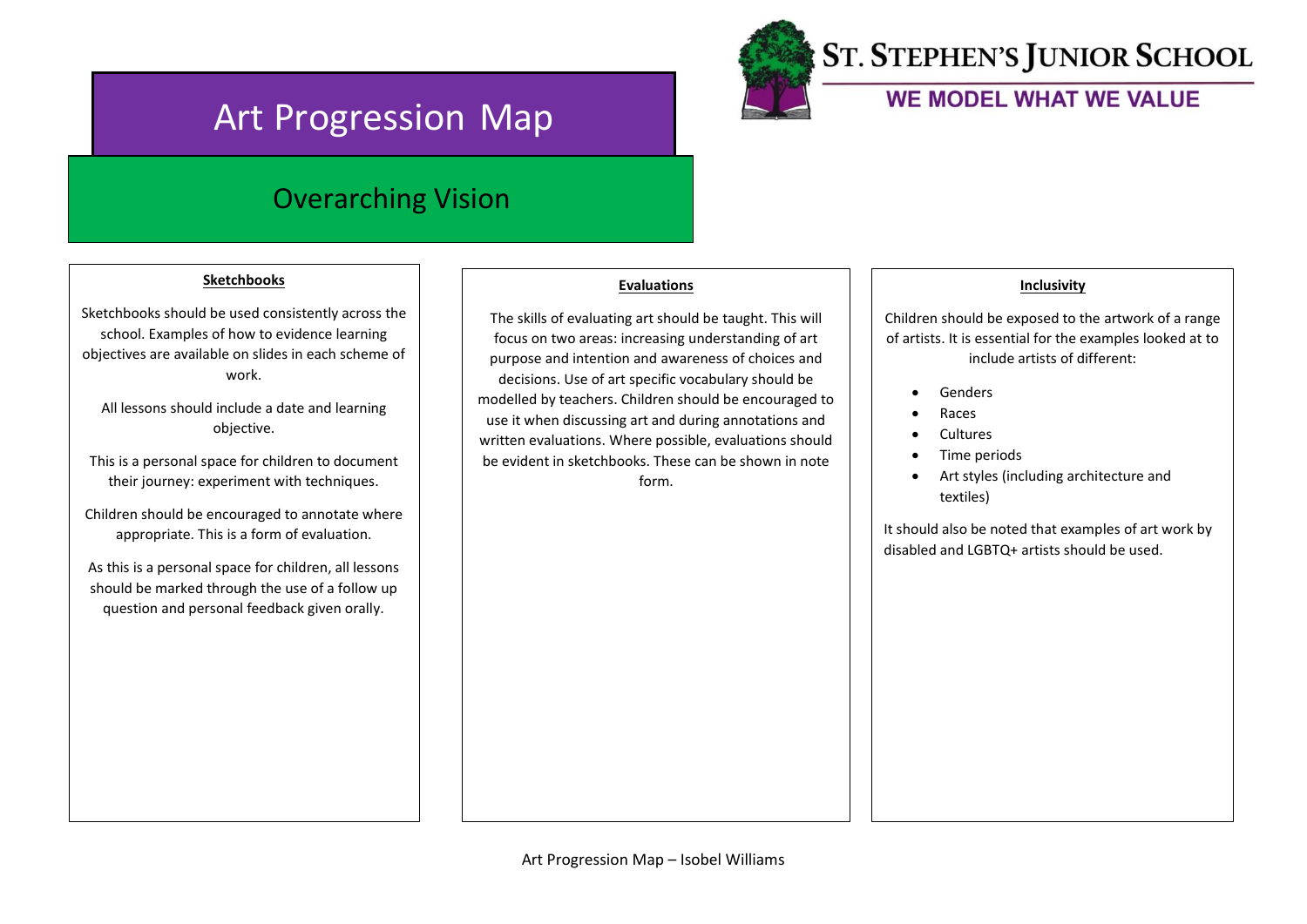|                                                  |                    | <b>Making Skills</b>                                                                                                                                                                                                                                                                                                         |
|--------------------------------------------------|--------------------|------------------------------------------------------------------------------------------------------------------------------------------------------------------------------------------------------------------------------------------------------------------------------------------------------------------------------|
| Nat Curriculum, Blooms,<br><b>NSEAD Coverage</b> |                    | Pupils should                                                                                                                                                                                                                                                                                                                |
| Year <sub>3</sub>                                | <b>Drawing</b>     | Identify and draw shapes through observation and second-hand sources.<br>$\bullet$<br>Begin experimenting with portraiture looking at proportion of features.<br>Draw a city landscape focusing on foreground and background.<br>$\bullet$                                                                                   |
|                                                  | <b>Painting</b>    | Develop skill and control with a paint brush.<br>$\bullet$<br>Mix colours (primary, secondary and tertiary) to paint with.<br>Pupils learn how colour has dark and light values.<br>Learn how depth is created by varying tones or colours e.g. skies, landscapes and how is more interesting.<br>$\bullet$                  |
|                                                  | <b>Printing</b>    | Print simple motifs through block printing.<br>$\bullet$                                                                                                                                                                                                                                                                     |
|                                                  | <b>Mixed Media</b> | Create a collage using paper.<br>$\bullet$                                                                                                                                                                                                                                                                                   |
|                                                  | <b>Sculpture</b>   | Design and make a form using paper, tape and Modroc. Focussing on modelling.<br>$\bullet$                                                                                                                                                                                                                                    |
|                                                  | Photography        | Photograph completed sculptures playing with placing.<br>$\bullet$                                                                                                                                                                                                                                                           |
| Year 4                                           | <b>Drawing</b>     | Draw through observation 3D shapes focusing on tone and shade.<br>$\bullet$<br>Introduce self-portraits focusing on proportions of features and positioning.<br>$\bullet$<br>Experiment with different styles of drawing: Realistic (portrait), Abstract and Graphic (cartoon etc.)<br>Draw a landscape with focus on scale. |
|                                                  | <b>Painting</b>    | Mix skin tones.<br>$\bullet$<br>Apply colour to a portrait.<br>Apply colour to a sculpture.<br>$\bullet$                                                                                                                                                                                                                     |
|                                                  | <b>Printing</b>    | Replicate a drawing through block printing.<br>$\bullet$                                                                                                                                                                                                                                                                     |
|                                                  | <b>Sculpture</b>   | Design and make a recognisable form using clay. Focussing on modelling and carving.<br>$\bullet$                                                                                                                                                                                                                             |
| Year 5                                           | <b>Drawing</b>     | Draw through second hand observations.<br>$\bullet$<br>Draw a landscape considering background, foreground and midground.<br>Draw lines, shapes and forms neatly and evenly.<br>$\bullet$                                                                                                                                    |
|                                                  | <b>Painting</b>    | Mix colours with purpose.<br>$\bullet$<br>Apply colour to a landscape with a focus on depth.<br>Develop skills to paint neatly and carefully, without leaving gaps or unfinished edges.<br>$\bullet$                                                                                                                         |
|                                                  | <b>Printing</b>    | Create a repeating pattern and replicate through a print.<br>$\bullet$                                                                                                                                                                                                                                                       |
|                                                  | <b>Mixed Media</b> | Create a mixed media piece: photographs, paper collage, paint<br>$\bullet$                                                                                                                                                                                                                                                   |
|                                                  | <b>Sculpture</b>   | Create a sculpture exploring assembly.<br>$\bullet$                                                                                                                                                                                                                                                                          |
| Year <sub>6</sub>                                | <b>Drawing</b>     | Develop confidence in self-portraits focusing on developing a personal style.<br>Draw a landscape with focus on one point perceptive.<br>$\bullet$                                                                                                                                                                           |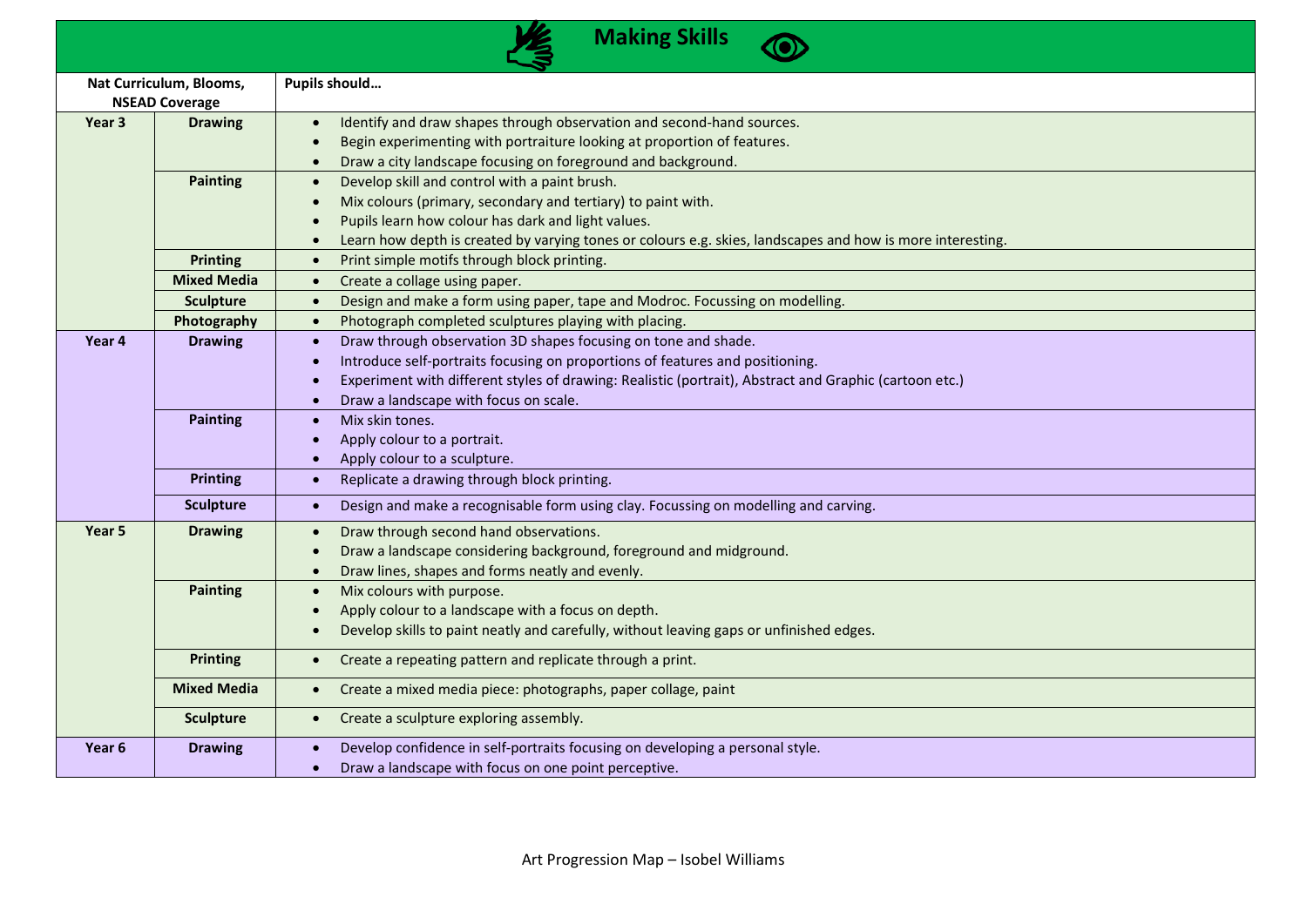|                         |                                                                          | Evasiment with styles of drawing and bow it is used in Art 1. Crapbis (sexteen, graffiti, fashion designs) 2. Bealistic (pertraits, still life) 2.                                                                                                                                                                                                                                                                                                                             |
|-------------------------|--------------------------------------------------------------------------|--------------------------------------------------------------------------------------------------------------------------------------------------------------------------------------------------------------------------------------------------------------------------------------------------------------------------------------------------------------------------------------------------------------------------------------------------------------------------------|
|                         |                                                                          | <b>Knowledge</b>                                                                                                                                                                                                                                                                                                                                                                                                                                                               |
| Nat Curriculum, Blooms, |                                                                          | Pupils should and form: control paint to make things appear lighter and further away.                                                                                                                                                                                                                                                                                                                                                                                          |
| <b>NSEAD Coverage</b>   | <b>Printing</b>                                                          | Recreate an image as a print and work into this to increase detail.<br>$\bullet$                                                                                                                                                                                                                                                                                                                                                                                               |
| Year 3                  |                                                                          | Study examples and give personal opinions about it: Do you like this piece? What is one part you like?<br>$\bullet$<br>Answer questions including: How has the artist produced this work? What was the background behind the art? Who made it? Where were they<br>from? Why was it made?<br>Compare pieces of artwork.<br>Make transcriptions of artwork.<br>Use vocabulary such as: composition, medium, content, surface, colour palette confidently when talking about art. |
| Year 4                  |                                                                          | As above including:<br>Develop reasons for liking pieces of art: Why do you like this? How does it make you feel?<br>Begin placing artwork in a historical and social context.<br>Develop the use of the language of art: realistic, art periods, proportion, depth, line, hue, moulding, carving and assembling.                                                                                                                                                              |
| Year <sub>5</sub>       | Learn about<br>artists,<br>craftspeople,<br>architects and<br>designers. | Begin to use the CPFMA model:<br><b>Content</b> – Describe the art. Look at the social, cultural and historical factors.<br>Process - When and how was it made? What materials and techniques are used?<br>$\bullet$<br>Formal elements - Line, tone, colour, shape, form, pattern, composition, texture.<br>Mood - What emotions does the piece convey?<br>Applying: Make studies of artist's work.<br>Know colour relationships: complimentary, contrasting and harmonious.  |
| Year <sub>6</sub>       |                                                                          | Consolidate using the CPFMA model:<br><b>Content</b> – Describe the art. Look at the social, cultural and historical factors.<br>Process - When and how was it made? What materials and techniques are used?<br>Formal elements - Line, tone, colour, shape, form, pattern, composition, texture.<br>Mood - What emotions does the piece convey?<br>Applying: Make studies of artist's work.                                                                                   |